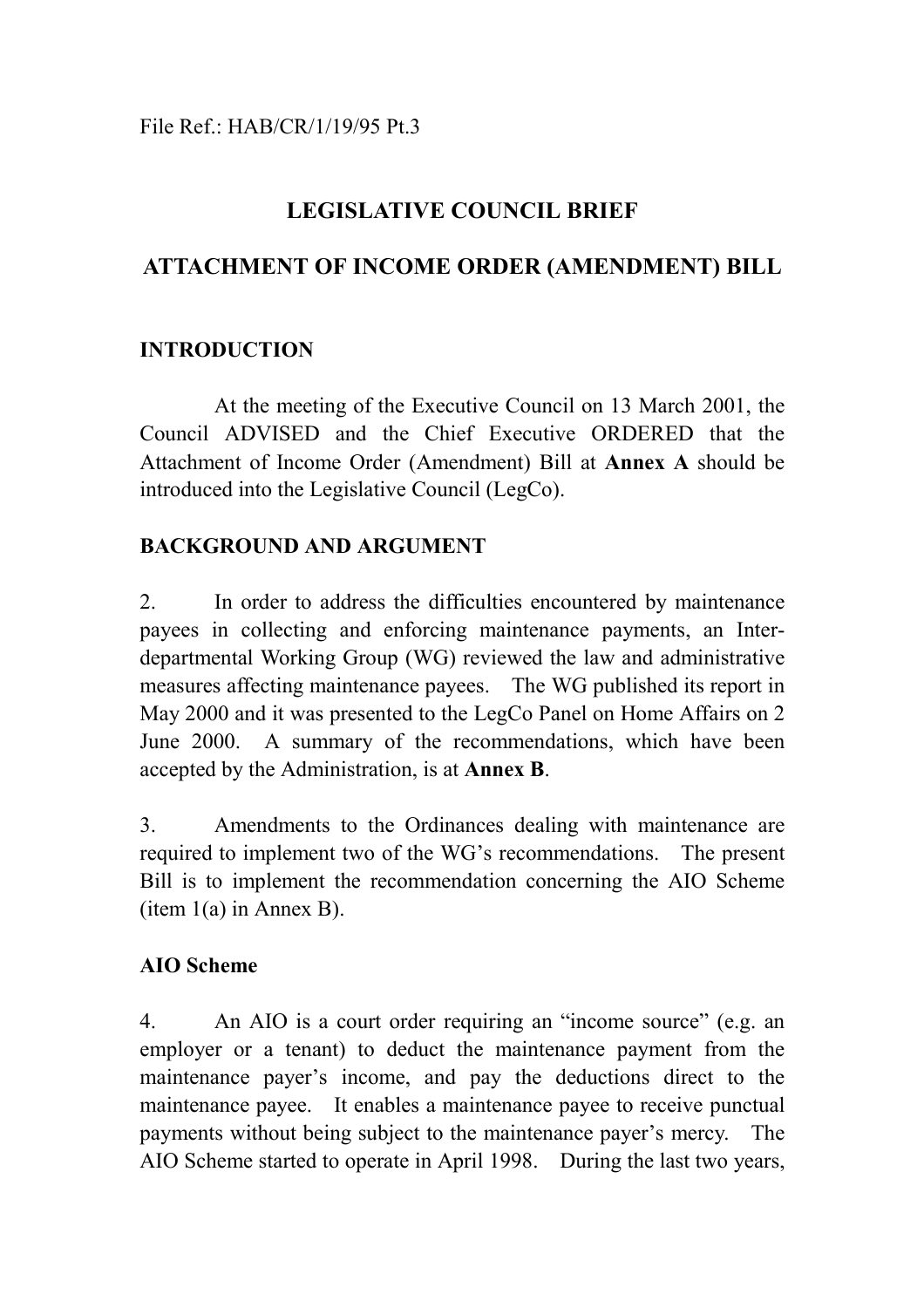i.e. 1999 and 2000, only 35 AIOs were issued while the court had issued 904 judgment summonses in connection with maintenance arrears.

5. The WG considered that the Scheme was not as effective as it should be mainly because the circumstances in which an AIO could be issued were restrictive. At present –

- (a) an AIO cannot be made by the court before a maintenance payer has defaulted in payment; and
- (b) even after his default, the court can issue an AIO only where it is satisfied that there is no reasonable excuse for the default.

6. Such restriction undermines the effectiveness of the Scheme in achieving its objective of protecting maintenance payees from irresponsible payers. The WG recommended relaxing the circumstances in which AIOs can be made.

7. Another aspect requiring improvement is that when considering an application for an AIO, the court has to comply with the elaborate procedures laid down in the Attachment of Income Order Rules. The requirement has, in some cases, unnecessarily protracted the time taken to make an AIO. The WG recommended that the court should have flexibility in applying the Rules.

## **THE BILL**

8. The Bill seeks to amend three Ordinances that provide for maintenance payments, i.e. the Guardianship of Minors Ordinance, Separation and Maintenance Orders Ordinance, and Matrimonial Proceedings and Property Ordinance.

9. **Part II: Amendment of the Guardianship of Minors Ordinance (clause 2)**. Clause 2 provides for a relaxation in the circumstances in which an AIO can be made. If the proposed amendment is enacted, subject to the condition that there is income capable of being attached, an AIO can be made where a maintenance order has been made and where (a) the court is satisfied that the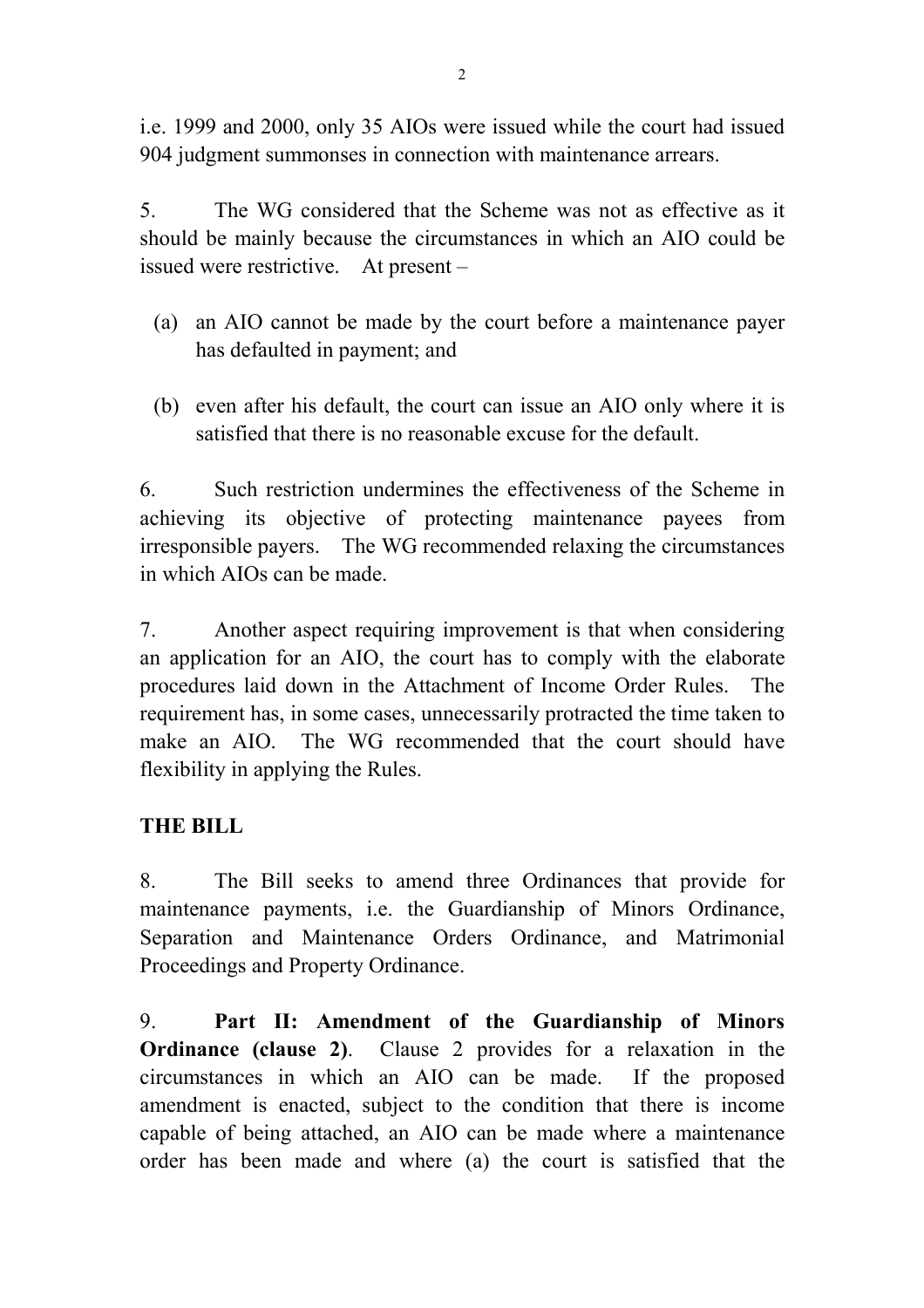maintenance payer has without reasonable excuse failed to make any payment pursuant to a maintenance order, or (b) the court has reasonable ground to believe that the maintenance payer will not make full and punctual payment in compliance with a maintenance order, or (c) the maintenance payer and payee agree to make an AIO. Also, an AIO can in future be made in the same hearing in which a maintenance order is made or varied and it can be made by the court on its own motion or on application by the maintenance payer, payee, or both.

10. Clause 2 also provides for the court to be empowered to dispense with or relax any procedures or abridge any time limits currently specified in the Attachment of Income Order Rules where the court is satisfied that it is fair and reasonable to do so in a particular case.

11. **Part III: Amendment of the Separation and Maintenance Orders Ordinance (clause 3)**. The proposed amendments are similar to those under Part II, i.e. paragraphs 9 and 10 above.

12. **Part IV: Amendment of the Matrimonial Proceedings and Property Ordinance (clause 4)**. The proposed amendments are similar to those under Part II, i.e. paragraphs 9 and 10 above.

## **PUBLIC CONSULTATION**

13. The WG's report containing the recommendations was released in May 2000 to all LegCo Members, six District Councils (which previously discussed the difficulties in collecting and enforcing maintenance), 23 non-governmental organizations (NGOs), the Hong Kong Bar Association (Bar Association), Law Society of Hong Kong (Law Society), and Hong Kong Family Law Association. Representatives of the Administration subsequently attended three forums organized by the NGOs. We have also briefed the Social Welfare Advisory Committee on the WG's report. There has not been any adverse reaction to the WG's proposal concerning the AIO Scheme.

14. The Bar Association and Law Society were consulted on the proposals set out in the Bill. Both have endorsed the idea that it should be made easier for the court to issue AIOs.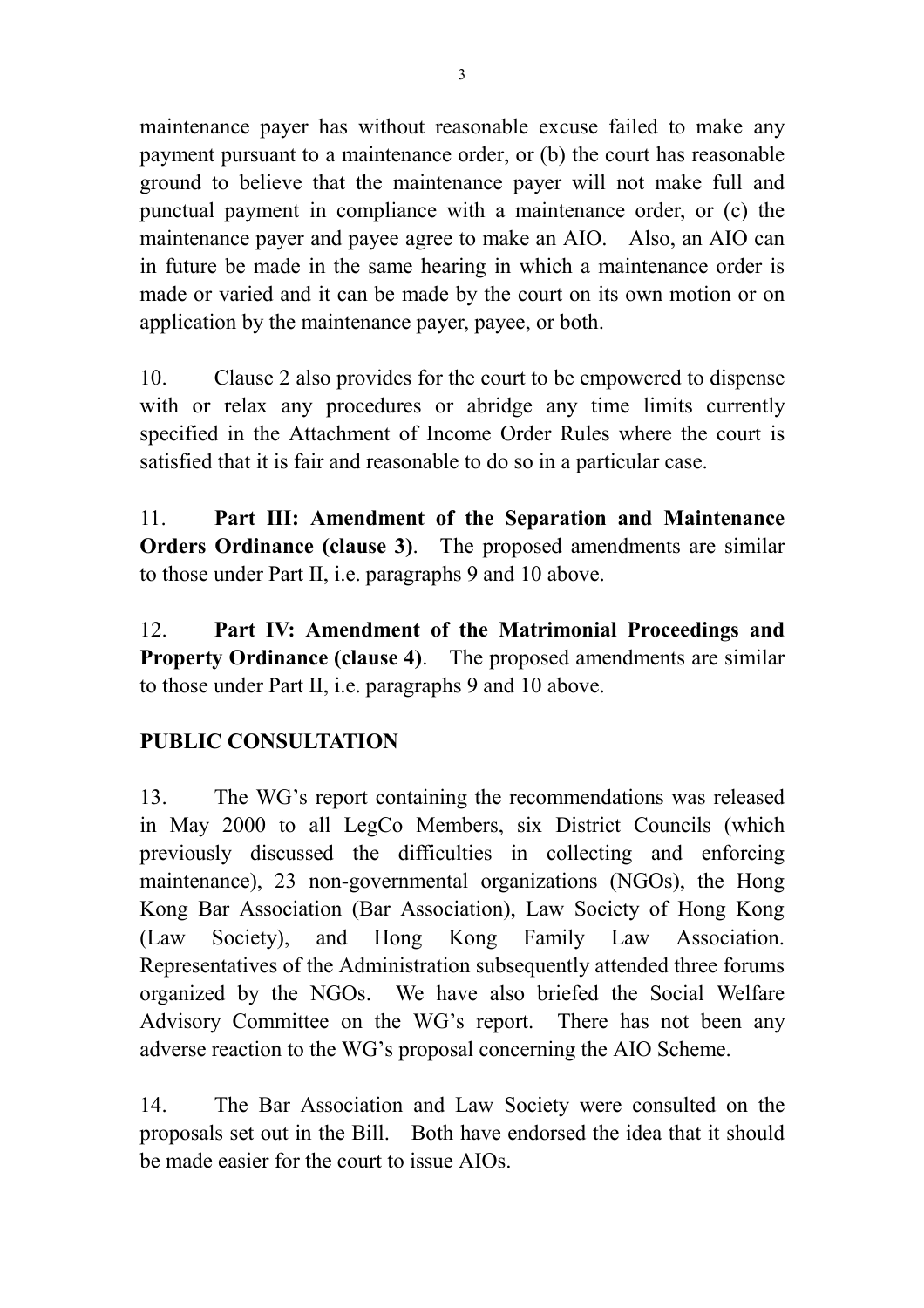15. In view of the possible impact of the AIO Scheme on the relationship between employers and employees, the Home Affairs Bureau circulated to the Labour Advisory Board an information paper concerning the proposed relaxation of the circumstances in which an AIO can be made. The Board has no special views on the proposal.

## **BASIC LAW IMPLICATIONS**

16. The Department of Justice (DoJ) advises that the Bill does not conflict with those provisions of the Basic Law carrying no human rights implications.

## **HUMAN RIGHTS IMPLICATIONS**

17. DoJ advises that the Bill is consistent with the human rights provisions of the Basic Law. This legislative exercise is a positive step towards the implementation of Article 27(4) of the United Nations Convention on the Rights of the Child, which requires parties to the Convention to "take all appropriate measures to secure the recovery of maintenance for the child from the parents or other persons having financial responsibility for the child".

## **BINDING EFFECTS OF THE LEGISLATION**

18. The amendments will not affect the current binding effect of the three Ordinances.

## **FINANCIAL AND STAFFING IMPLICATIONS**

19. By making it easier for some maintenance payees to collect maintenance, the Bill could reduce the amount of Comprehensive Social Security Assistance (CSSA) payable to single-parent families who have to rely on CSSA because of failure in receiving maintenance. The amount of reduction, however, cannot be estimated at this stage.

20. There are no other financial or staffing implications.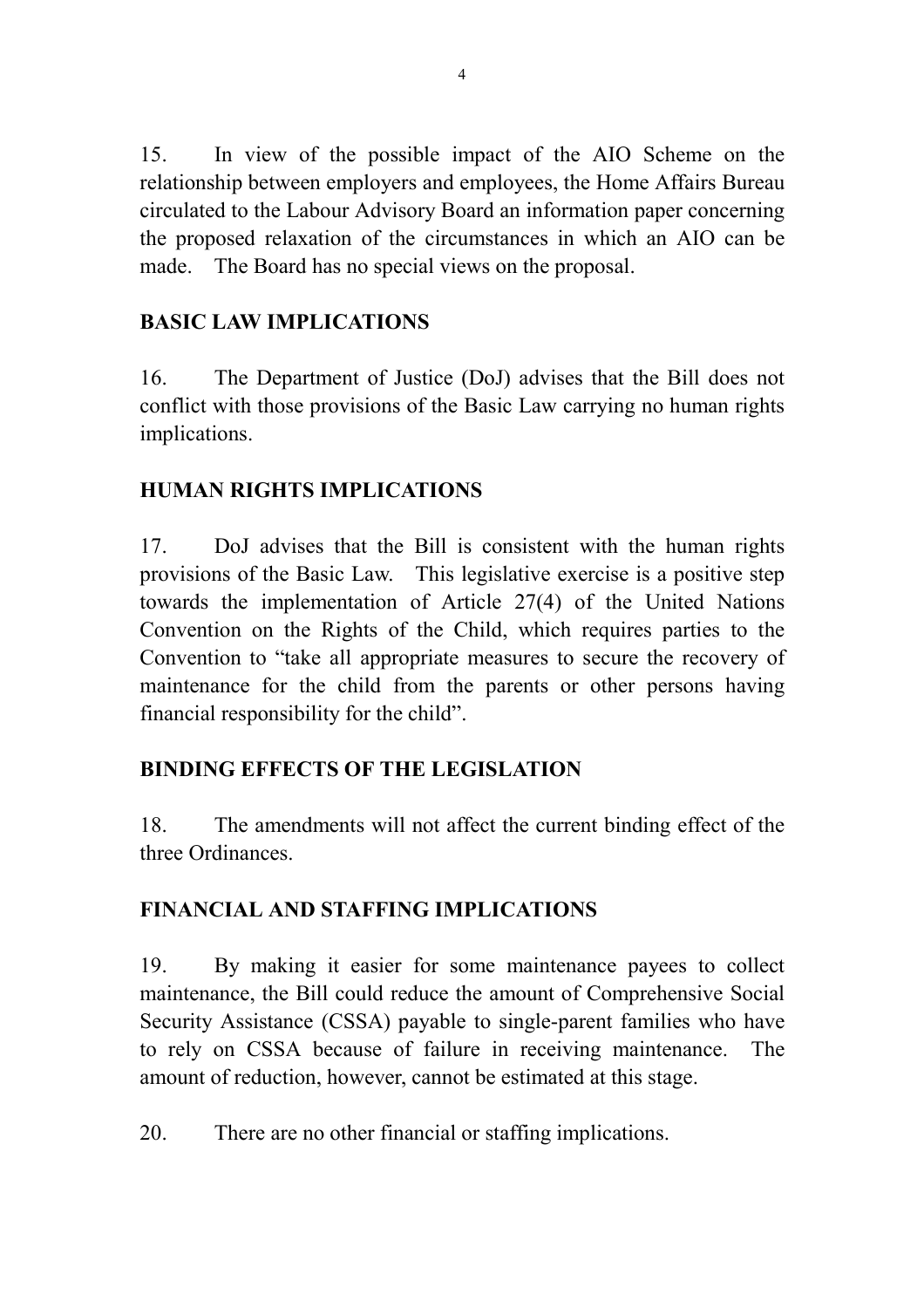## **LEGISLATIVE TIMETABLE**

| 21.           | The legislative timetable will be as follows –                     |                |
|---------------|--------------------------------------------------------------------|----------------|
|               | Publication in the Gazette                                         | 23 March 2001  |
|               | First Reading and commencement<br>of the Second Reading debate     | 4 April 2001   |
|               | <b>Resumption of Second Reading</b><br>debate, committee stage and |                |
| Third Reading |                                                                    | To be notified |

## **PUBLICITY**

22. A press release will be issued on 21 March 2001. A spokesman will be available to handle media and public enquiries.

## **ENQUIRY**

23. Enquiries on this LegCo brief may be directed to Mr Ng Honwah, Principal Assistant Secretary for Home Affairs, at telephone number 2835 1383.

Home Affairs Bureau 21 March 2001 HAB/CR/1/19/95 Pt.3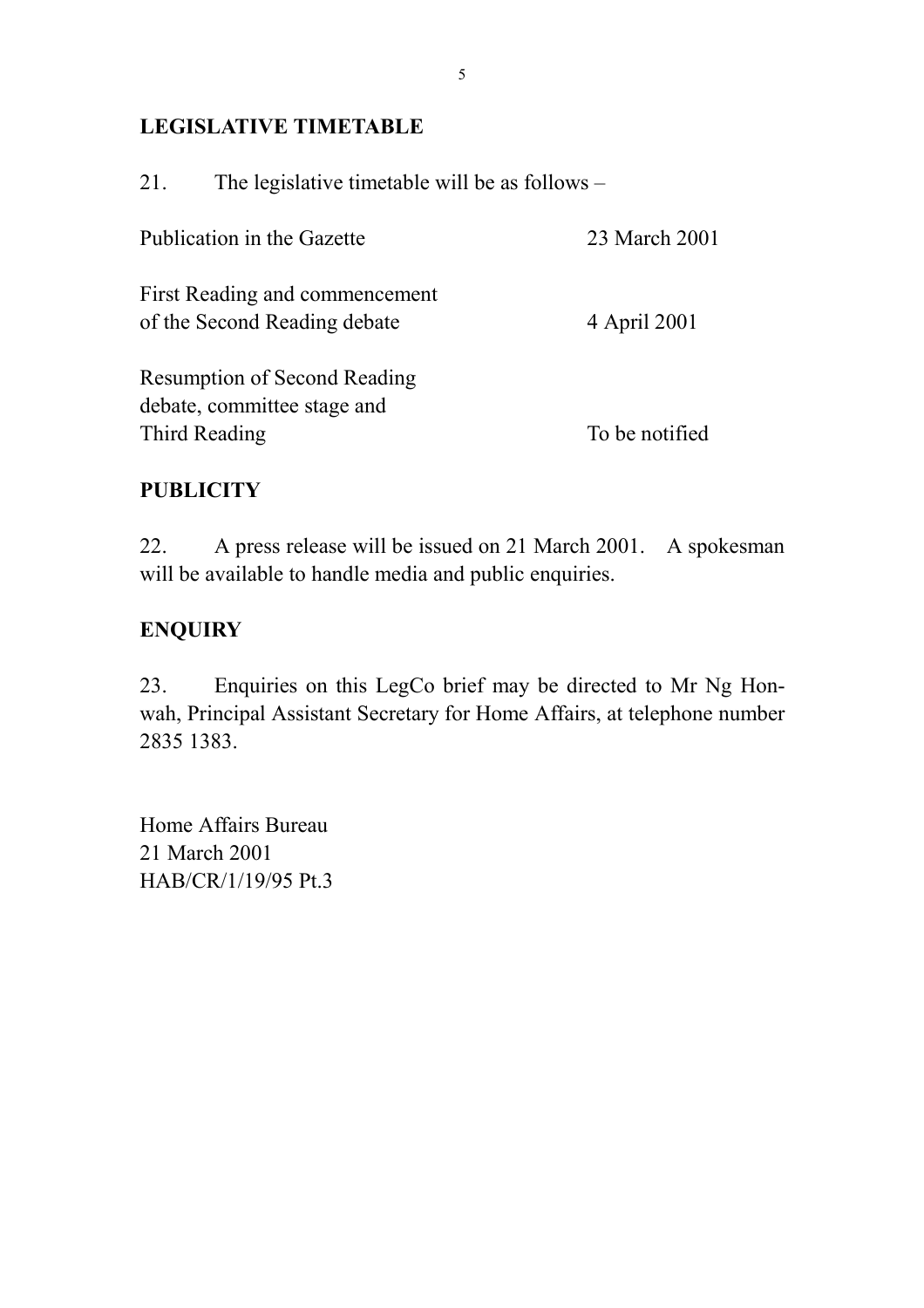## A BILL

To

Amend the Guardianship of Minors Ordinance, the Separation and Maintenance Orders Ordinance and the Matrimonial Proceedings and Property Ordinance.

Enacted by the Legislative Council.

### PART I

### PRELIMINARY

### **1. Short title and commencement**

(1) This Ordinance may be cited as the Attachment of Income Orders (Amendment) Ordinance 2001.

(2) This Ordinance shall come into operation on a day to be appointed by the Secretary for Home Affairs by notice published in the Gazette.

## PART II

### GUARDIANSHIP OF MINORS ORDINANCE

### **2. Attachment of income to satisfy order**

Section 20 of the Guardianship of Minors Ordinance (Cap. 13) is amended -

(a) by repealing subsections (1) and (2) and substituting -

"(1AA) In this section -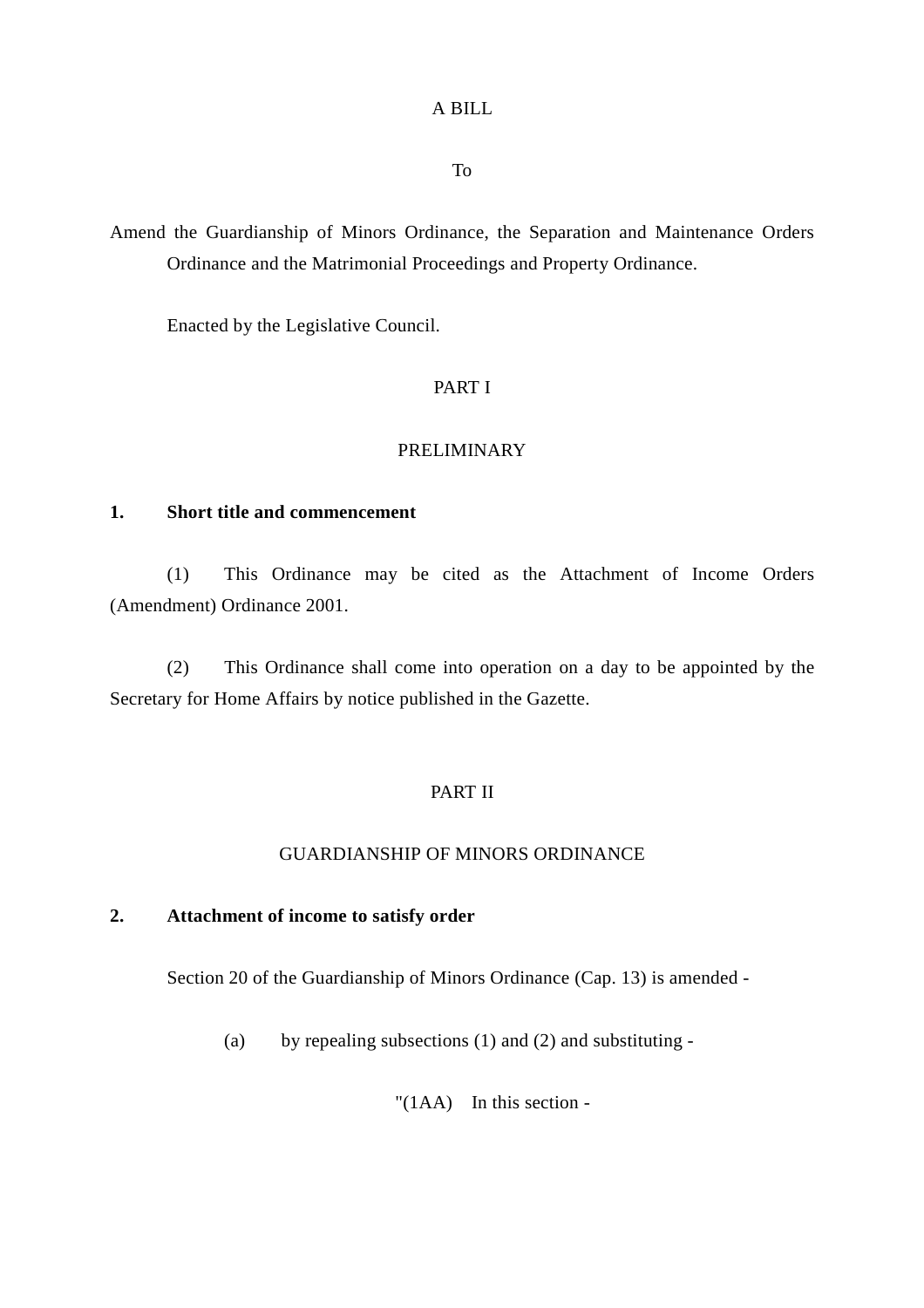- "attachment order" (扣押令) means an order made. under subsection  $(1)$ ;
- "designated payee" (指定受款人) means, in relation to a maintenance order, the person named in that order as the person to whom the maintenance payments are to be made;

"maintenance order" (贍養令) means an order made -

- (a) under section  $10(2)(b)$ ,  $11(1)(b)(ii)$ , 12(b)(ii) or  $13(2)(b)$ ,  $(3)(a)$  or  $(4)$  for periodical payments; or
- (b) under section  $10(2)(c)$ ,  $11(1)(b)(iii)$  or 12(b)(iii) for secured periodical payments; or
- (c) under section  $10(2)(a)$ ,  $11(1)(b)(i)$ ,  $12(b)(i)$  or  $13(2)(a)$  for payment of a lump sum by instalments;
- "maintenance payer" (贍養費支付㆟) means, in relation to a maintenance order, the person against whom that order is made;
- "specified payee" (指明受款㆟) means, in relation to an attachment order, the person named in that order as the person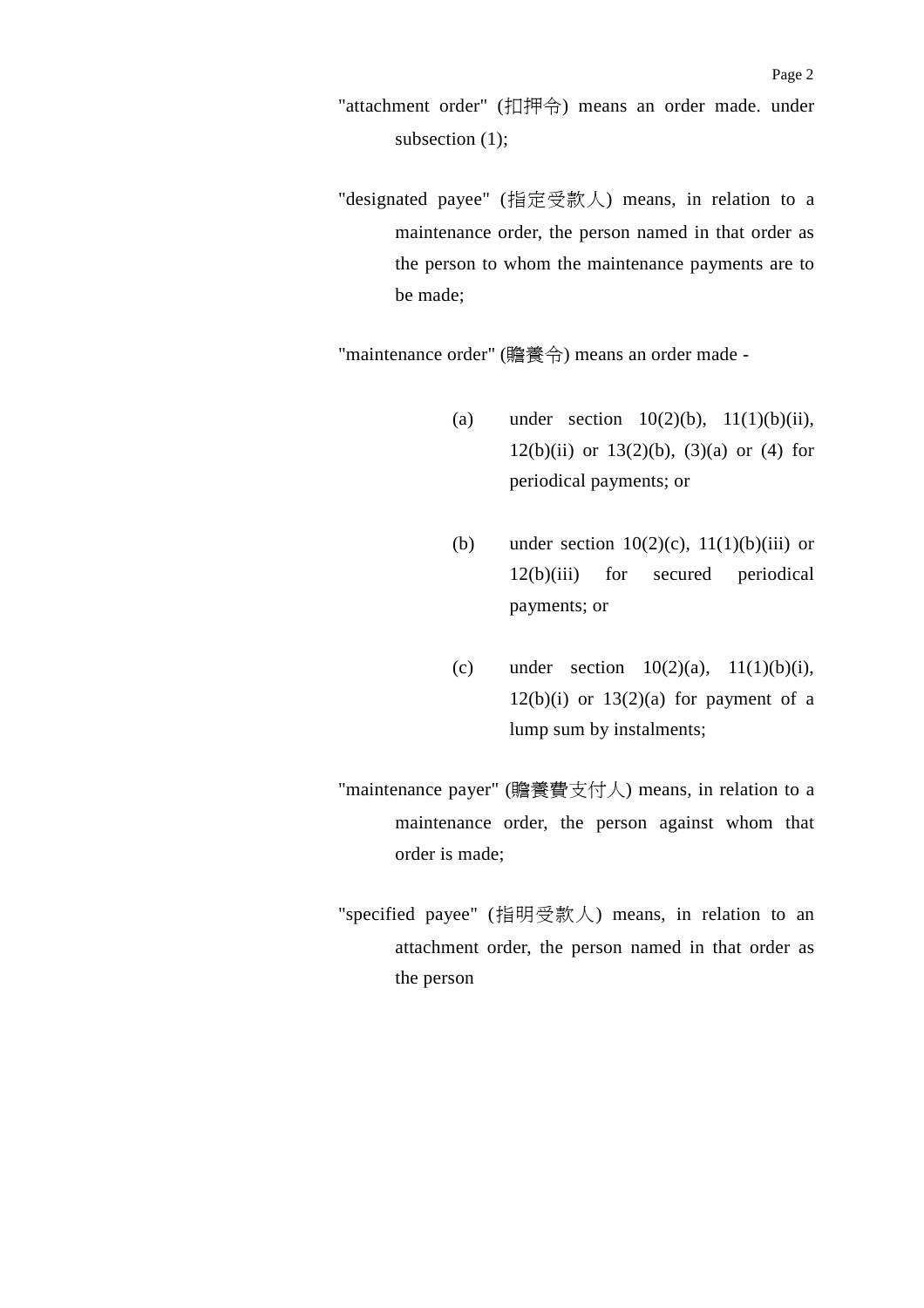to whom an amount attached by that order is to be paid.

(1) Where a maintenance order has been made against a maintenance payer and -

- (a) (i) a court is satisfied that the payer has without reasonable excuse failed to make any payment which he is required to make by the maintenance order; or
	- (ii) a court is satisfied that there are reasonable grounds to believe that the payer will not make full and punctual payment in compliance with the maintenance order; or
	- (iii) the payer and designated payee agree to the making of an order under this section; and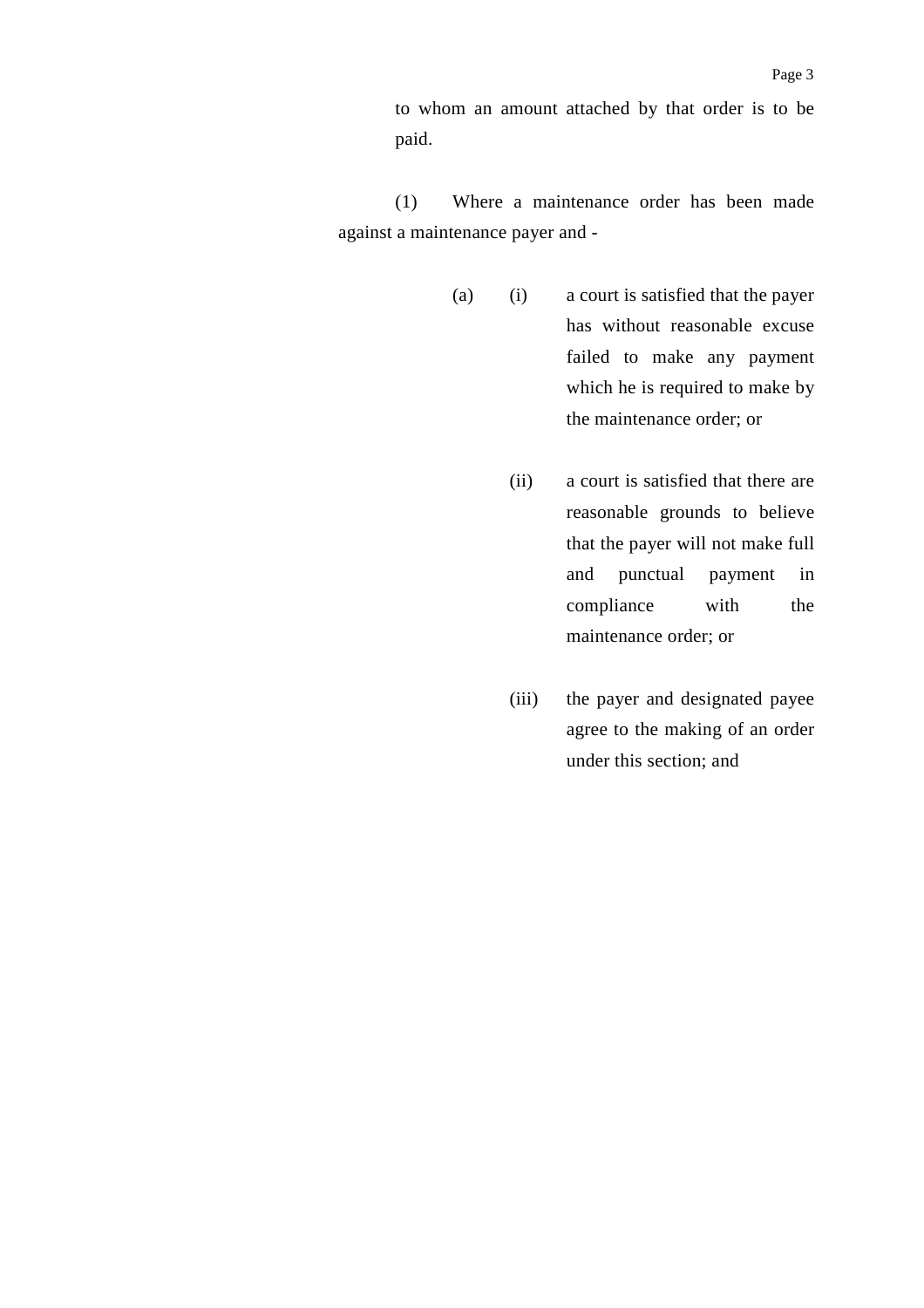(b) there is any income capable of being attached payable to the payer,

the court may, in accordance with rules made under subsection (6), order the income to be attached as to the whole or part of the amount payable under the maintenance order and the amount attached to be paid to the specified payee.

(1A) For the purpose of subsection  $(1)(a)(ii)$ , in deciding whether there are reasonable grounds to believe that the maintenance payer will not make full and punctual payment in compliance with the maintenance order, the court shall take into account all the circumstances of the case, including (but not limited to) -

- (a) the payer's past record in discharging his reasonable financial obligation towards the designated payee before any maintenance order is made;
- (b) the payer's past conduct in connection with the making of maintenance payments to the payee pursuant to the maintenance order or an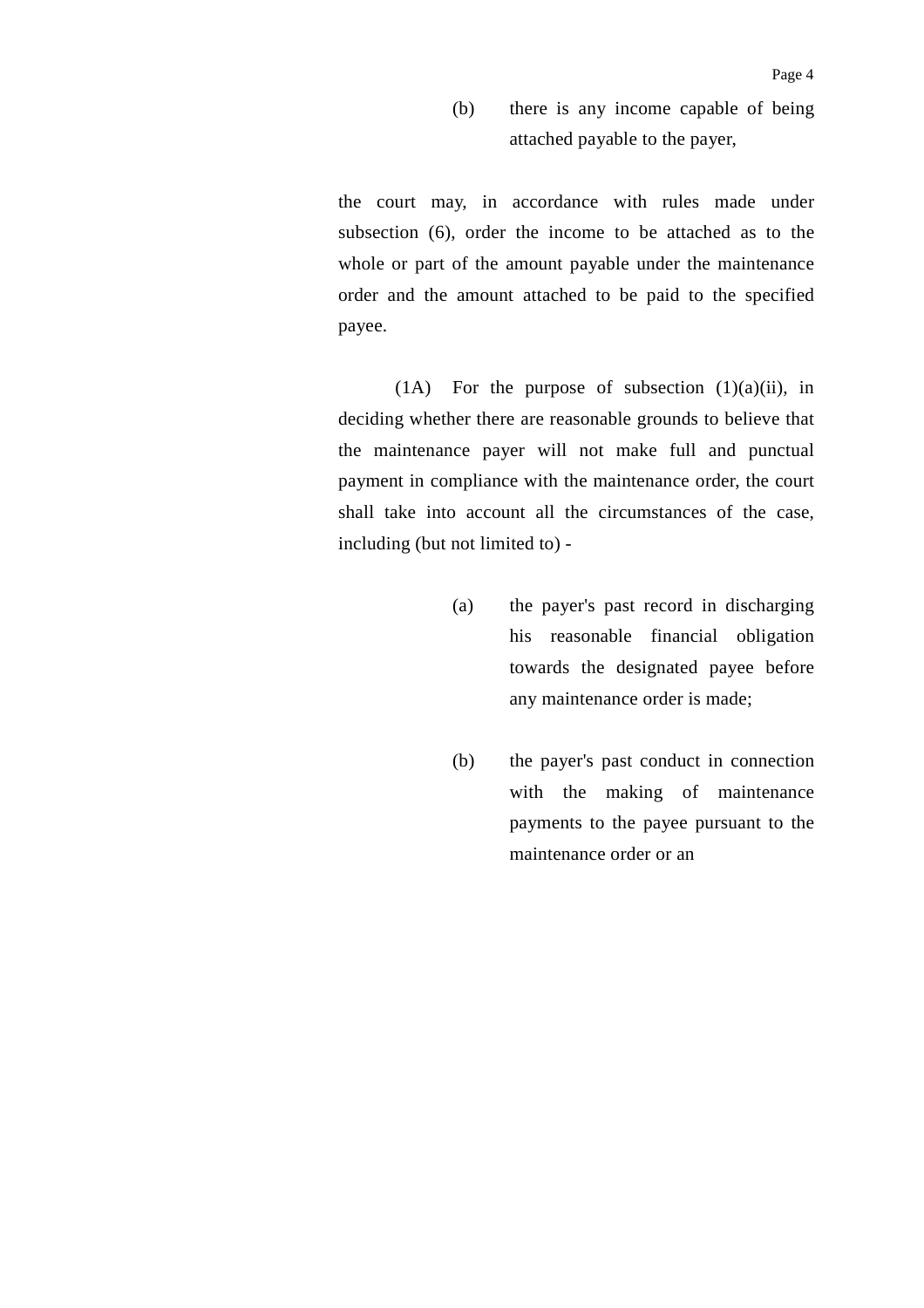undertaking in any proceedings; and

- (c) the risk of the payer dissipating his property.";
- (b) by adding -

"(2A) The court may, at any time after an maintenance order has been made, including in the same hearing in which the maintenance order is made or varied, make an attachment order.

(2B) An attachment order may be made by the court on its own motion or on the application by the maintenance payer or the designated payee or both.";

- $(c)$  in subsection  $(3)$  -
	- (i) by repealing "order made under this section (an "attachment order")" and substituting "attachment order";
	- (ii) by repealing "designated" and substituting "specified";
- (d) in subsection  $(6)(d)$  and  $(e)$ , by adding "費" after "養";
- (e) by adding -

"(6A) Rules made under subsection (6) may empower the court to dispense with or relax any procedure or abridge any time limit specified in the rules if the court is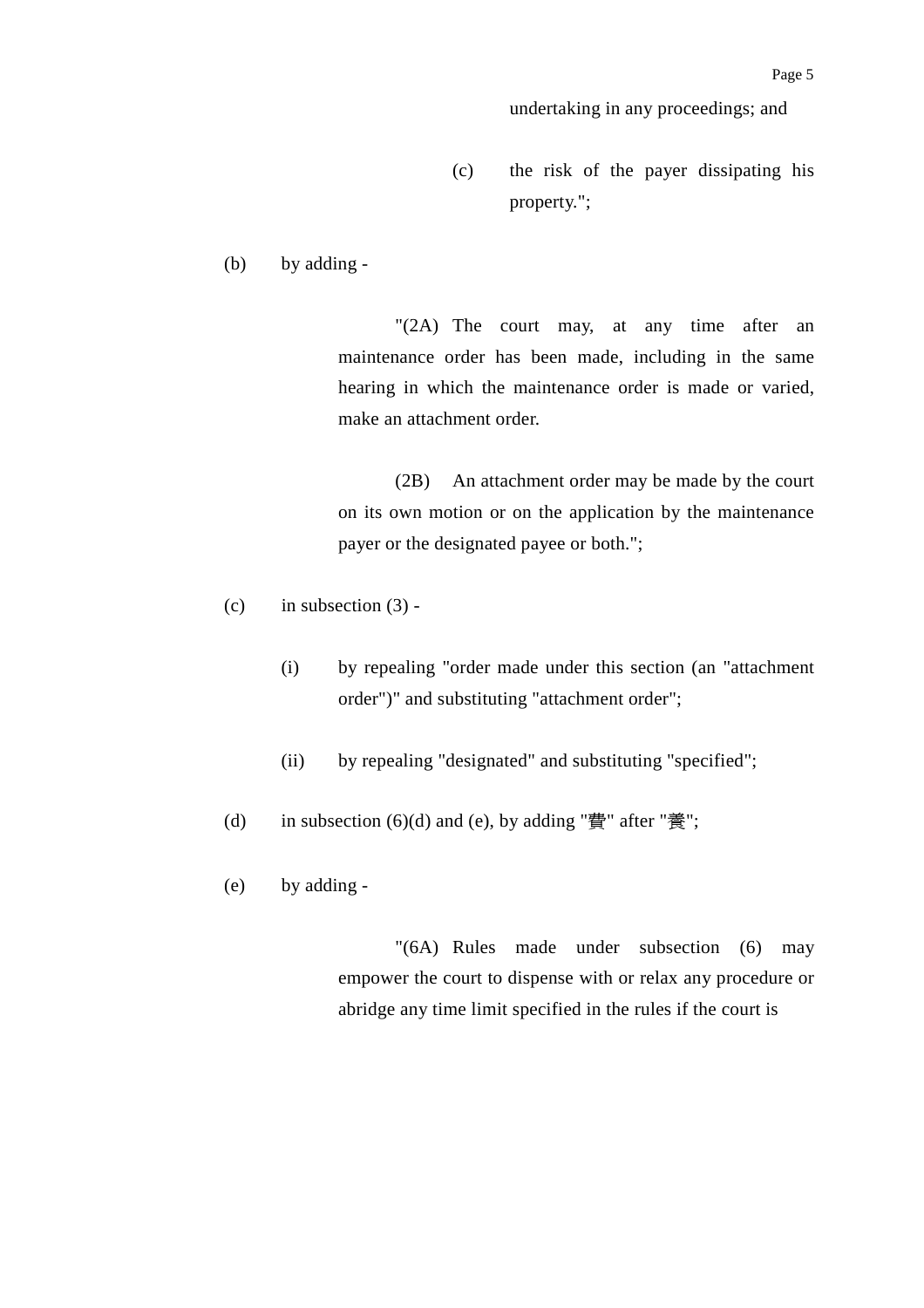satisfied that it is fair and reasonable to do so in the circumstances of the case.".

### PART III

### SEPARATION AND MAINTENANCE ORDERS ORDINANCE

### **3. Attachment of income to satisfy order**

Section 9A of the Separation and Maintenance Orders Ordinance (Cap. 16) is amended -

(a) by repealing subsections (1) and (2) and substituting -

"(1AA) In this section -

- "attachment' order" (扣押令) means an order made under subsection  $(1)$ ;
- "designated payee" (指定受款㆟) means, in relation to a maintenance order, the person named in that order as the person to whom the maintenance payments are to be made;

"maintenance order" (贍養令) means an order made -

- (a) under section  $5(1)(c)$  or (d) or  $9(1)$  for periodical payments; or
- (b) under section  $5(1)(c)$  or (d) for payment of a lump sum by instalments;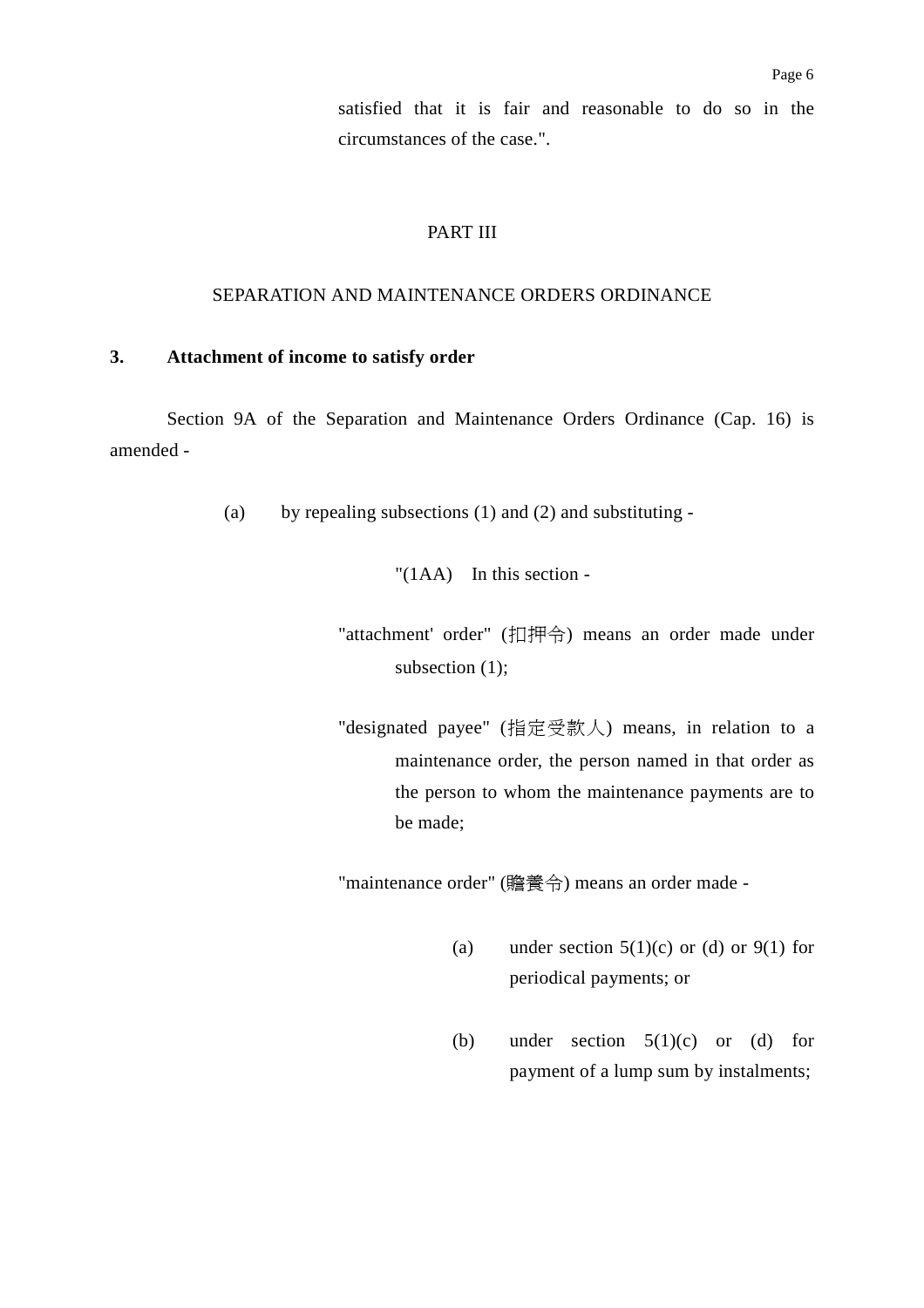- "maintenance payer" (贍養費支付㆟) means, in relation to a maintenance order, the person against whom that order is made;
- "specified payee" (指明受款㆟) means, in relation to an attachment order, the person named in that order as the person to whom an amount attached by that order is to be paid.

(1) Where a maintenance order has been made against a maintenance payer and -

- (a) (i) a court is satisfied that the payer has without reasonable excuse failed to make any payment which he is required to make by the maintenance order; or
	- (ii) a court is satisfied that there are reasonable grounds to believe that the payer will not make full and punctual payment in compliance with the maintenance order; or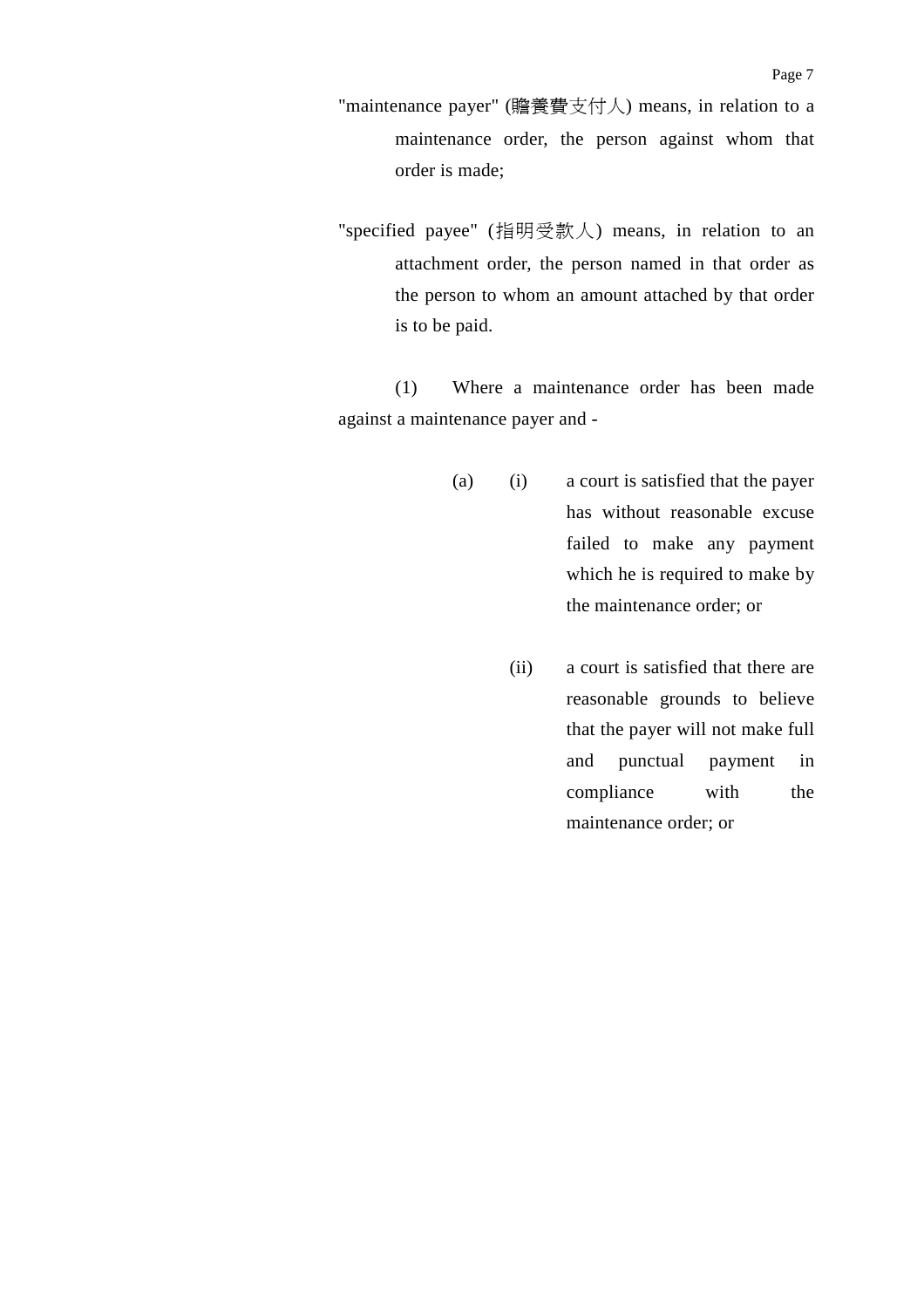- (iii) the payer and designated payee agree to the making of an order under this section; and
- (b) there is any income capable of being attached payable to the payer,

the court may, in accordance with rules made under subsection (6), order the income to be attached as to the whole or part of the amount payable under the maintenance order and the amount attached to be paid to the specified payee.

(1A) For the purpose of subsection  $(1)(a)(ii)$ , in deciding whether there are reasonable grounds to believe that the maintenance payer will not make full and punctual payment in compliance with the maintenance order, the court shall take into account all the circumstances of the case, including (but not limited to) -

> (a) the payer's past record in discharging his reasonable financial obligation towards the designated payee before any maintenance order is made;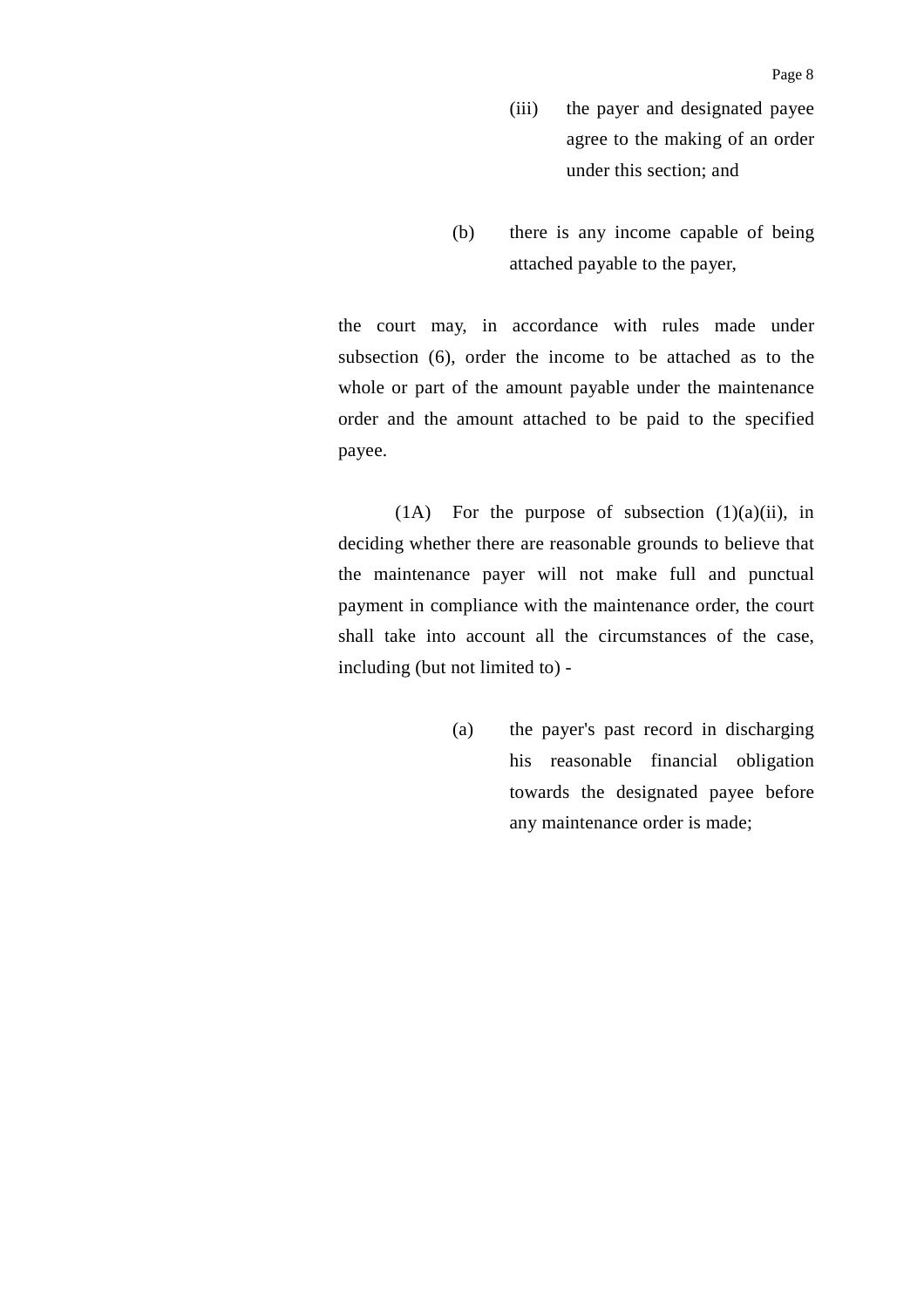- (b) the payer's past conduct in connection with the making of maintenance payments to the payee pursuant to the maintenance order or an undertaking in any proceedings; and
- (c) the risk of the payer dissipating his property.";
- (b) by adding -

"(2A) The court may, at any time after an maintenance order has been made, including in the same hearing in which the maintenance order is made or varied, make an attachment order.

(2B) An attachment order may be made by the court on its own motion or on the application by the maintenance payer or the designated payee or both.";

- $(c)$  in subsection  $(3)$  -
	- (i) by repealing "order made under this section (an "attachment order")" and substituting "attachment order";
	- (ii) by repealing "designated" and substituting "specified";
- (d) in subsection  $(6)(d)$  and  $(e)$ , by adding "費" after "養";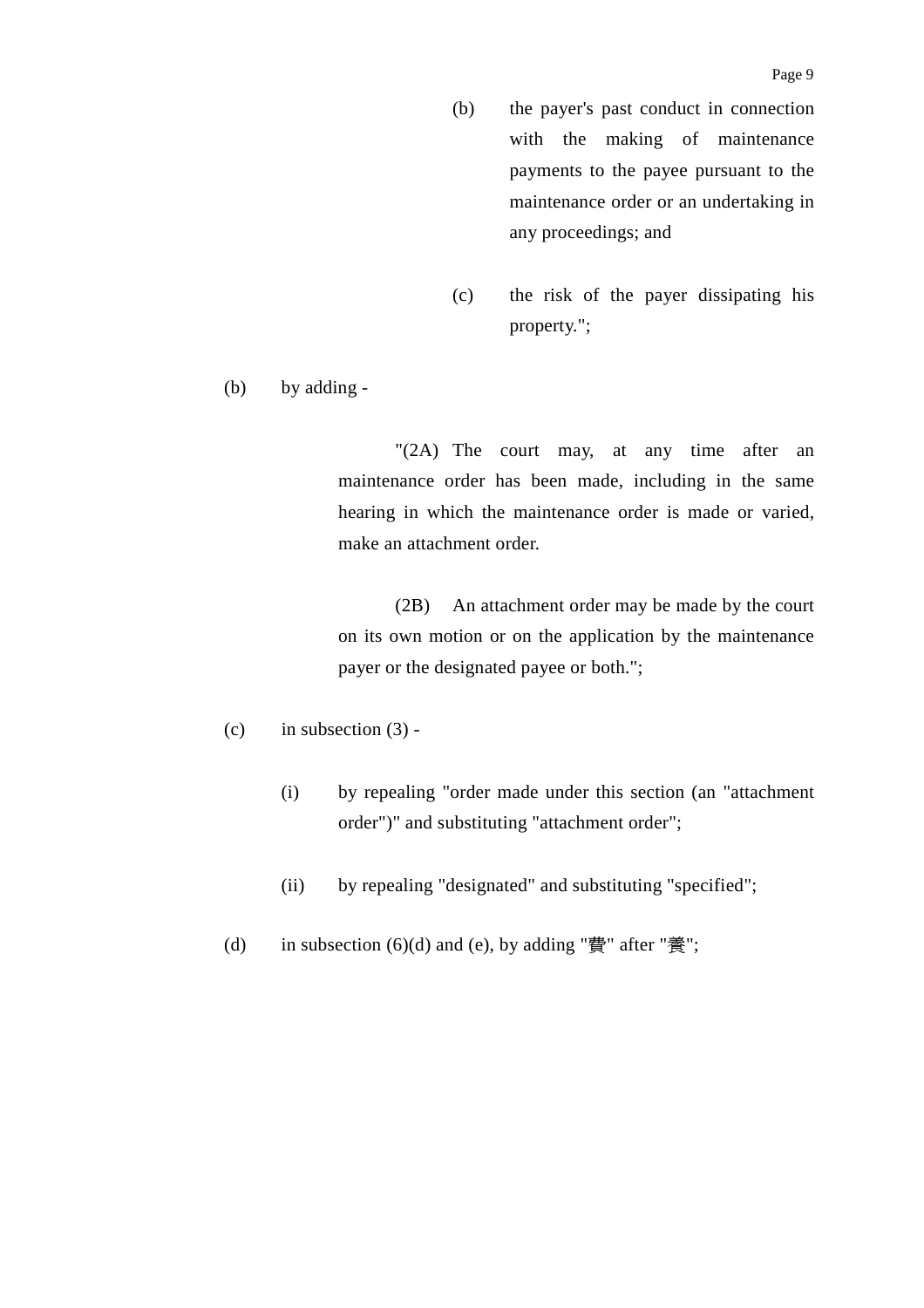## (e) by adding -

"(6A) Rules made under subsection (6) may empower the court to dispense with or relax any procedure or abridge any time limit specified in the rules if the court is satisfied that it is fair and reasonable to do so in the circumstances of the case.".

### PART IV

### MATRIMONIAL PROCEEDINGS AND PROPERTY ORDINANCE

### **4. Attachment of income to satisfy order**

Section 28 of the Matrimonial Proceedings and Property Ordinance (Cap. 192) is amended -

(a) by repealing subsections (1) and (2) and substituting -

"(1AA) In this section -

- "attachment order" (扣押令) means an order made under subsection  $(1)$ ;
- "designated payee" (指定受款人) means, in relation to a maintenance order, the person named in that order as the person to whom the maintenance payments are to be made;

"maintenance order" (贍養令) means an order made -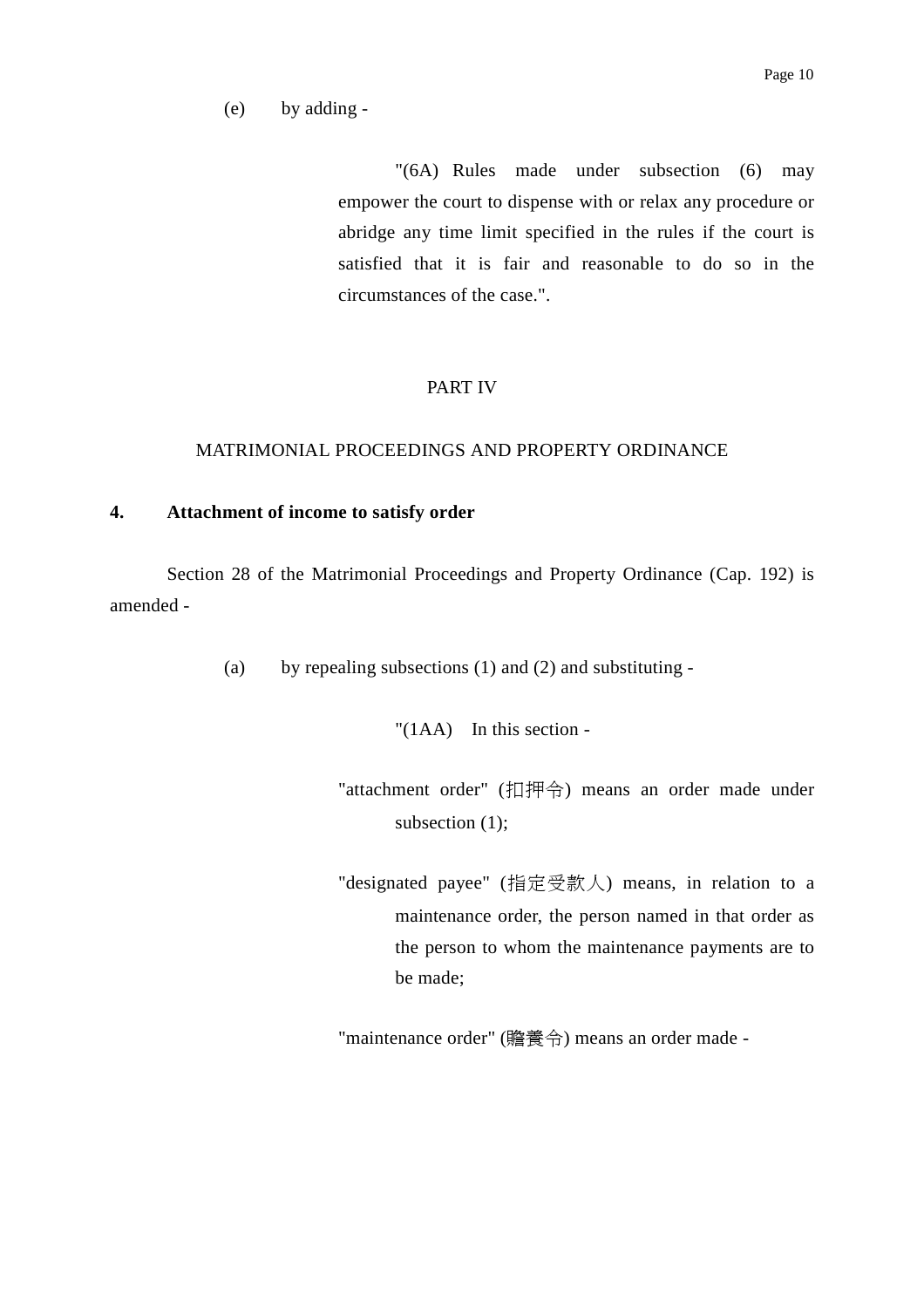- (a) under section  $4(1)(a)$ ,  $5(2)(a)$ ,  $8(5)$  or  $(6)(a)$  or  $(d)$  or  $15(4)$  or  $(5)$  for periodical payments; or
- (b) under section  $4(1)(b)$ ,  $5(2)(b)$ ,  $8(6)(b)$ or (e) or  $15(4)$  or  $(5)$  for secured periodical payments; or
- (c) under section 4(1)(c), 5(2)(c) or  $8(6)(c)$ or (f) for payment of a lump sum by instalments;
- "maintenance payer" (贍養費支付㆟) means, in relation to a maintenance order, the person against whom that order is made;
- "specified payee" (指明受款㆟) means, in relation to an attachment order, the person named in that order as the person to whom an amount attached by that order is to be paid.

(1) Where a maintenance order has been made against a maintenance payer and -

> (a) (i) a court is satisfied that the payer has without reasonable excuse failed to make any payment which he is required to make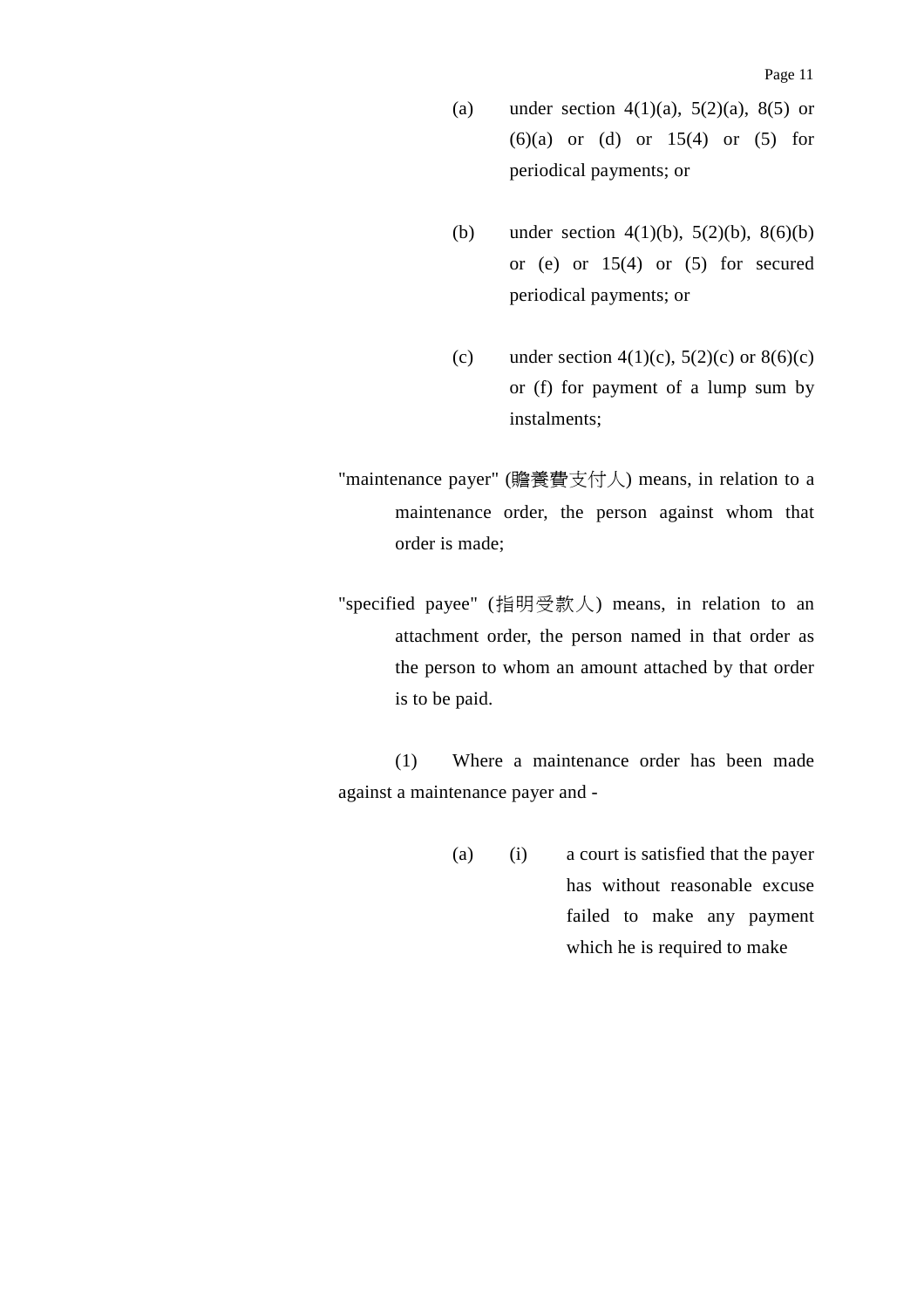by the maintenance order; or

- (ii) a court is satisfied that there are reasonable grounds to believe that the payer will not make full and punctual payment in compliance with the maintenance order; or
- (iii) the payer and designated payee agree to the making of an order under this section; and
- (b) there is any income capable of being attached payable to the payer,

the court may, in accordance with rules made for the purpose of subsection (6), order the income to be attached as to the whole or part of the amount payable under the maintenance order and the amount attached to be paid to the specified payee.

(1A) For the purpose of subsection  $(1)(a)(ii)$ , in deciding whether there are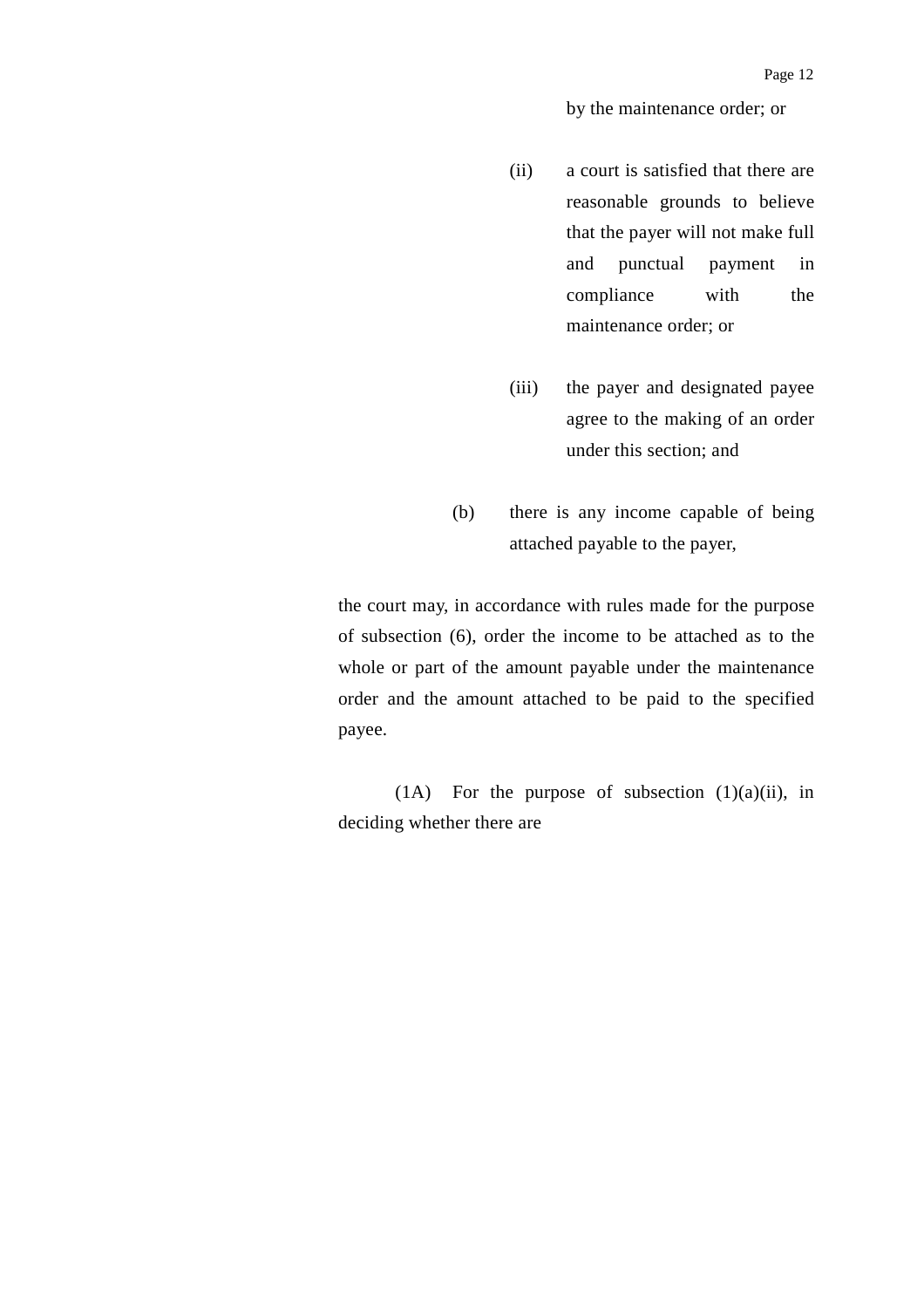reasonable grounds to believe that the maintenance payer will not make full and punctual payment in compliance with the maintenance order, the court shall take into account all the circumstances of the case, including (but not limited to) -

- (a) the payer's past record in discharging his reasonable financial obligation towards the designated payee before any maintenance order is made;
- (b) the payer's past conduct in connection with the making of maintenance payments to the payee pursuant to the maintenance order or an undertaking in any proceedings; and
- (c) the risk of the payer dissipating his property.";
- (b) by adding -

"(2A) The court may, at any time after an maintenance order has been made, including in the same hearing in which the maintenance order is made or varied, make an attachment order.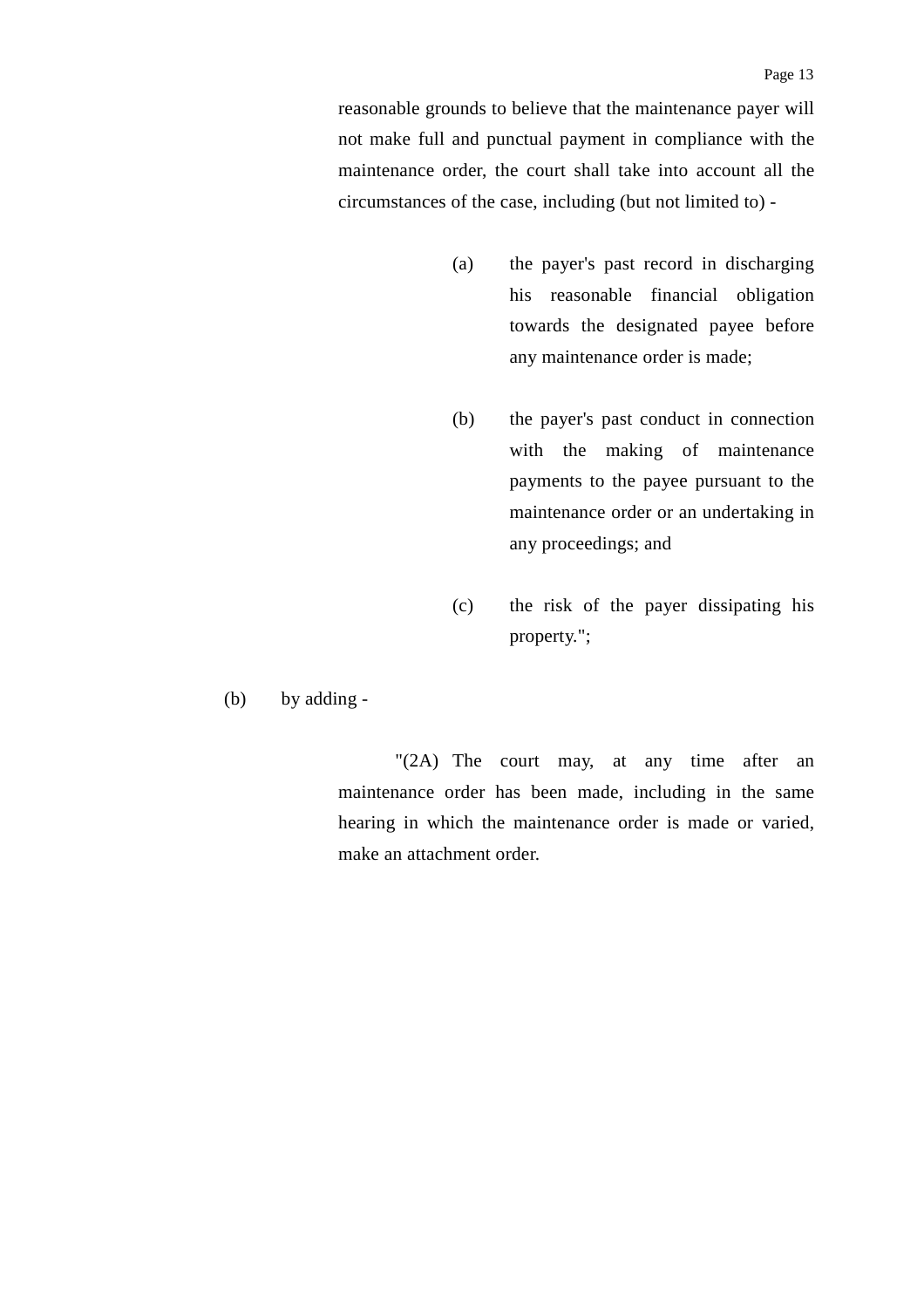(2B) An attachment order may be made by the court on its own motion or on the application by the maintenance payer or the designated payee or both.";

- (c) in subsection  $(3)$  -
	- (i) by repealing "order made under this section (an "attachment order")" and substituting "attachment order";
	- (ii) by repealing "designated" and substituting "specified";
- (d) in subsection  $(6)(d)$  and  $(e)$ , by adding "費" after "養";
- (e) by adding -

"(6A) Rules made for the purpose of subsection (6) may empower the court to dispense with or relax any procedure or abridge any time limit specified in the rules if the court is satisfied that it is fair and reasonable to do so in the circumstances of the case.".

### PART V

#### CONSEQUENTIAL AMENDMENT

### **Attachment of Income Order Rules**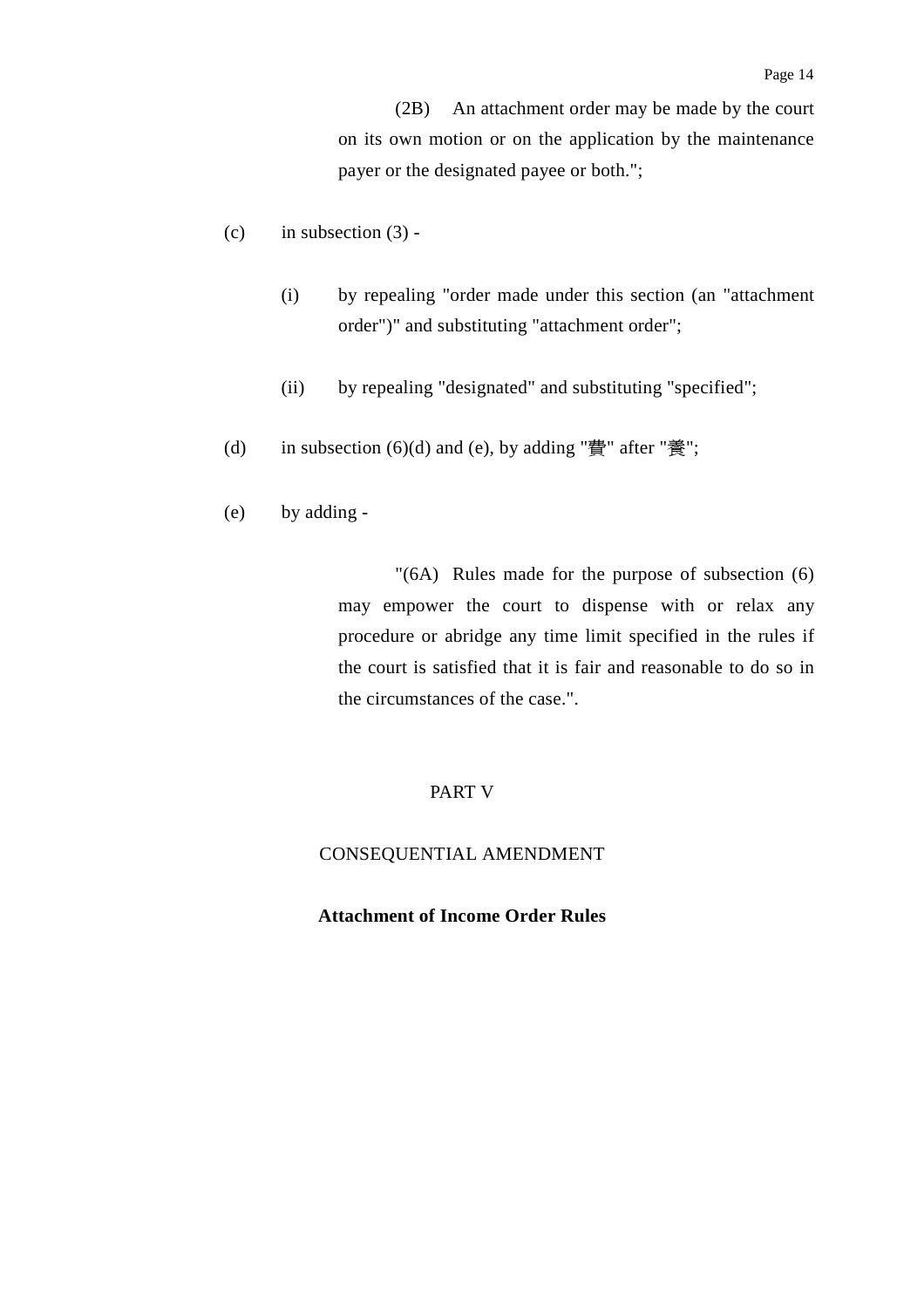### **5. Interpretation**

Rule 2 of the Attachment of Income Order Rules (Cap. 13 sub. leg.) is amended, in the definition of "related maintenance order" -

- (a) by repealing "order specified" and substituting "maintenance order defined";
- (b) by repealing " $(2)$ " wherever it appears and substituting " $(1AA)$ ".

#### **Explanatory Memorandum**

The purpose of this Bill is to amend the Guardianship of Minors Ordinance (Cap. 13), the Separation and Maintenance Orders Ordinance (Cap. 16) and the Matrimonial Proceedings and Property Ordinance (Cap. 192) -

- (a) to relax the circumstances in which attachment of income orders can be made under the Ordinances. In addition to the existing ground, the court may make such an order when there are reasonable grounds to believe that the maintenance payer will not make full and punctual payment in compliance with a maintenance order. The court may also make an attachment of income order when the maintenance payer and designated payee agree (clauses 2, 3 and 4); and
- (b) to provide that rules made under the Ordinances may empower the court to dispense with or relax any procedure or abridge any time limit specified in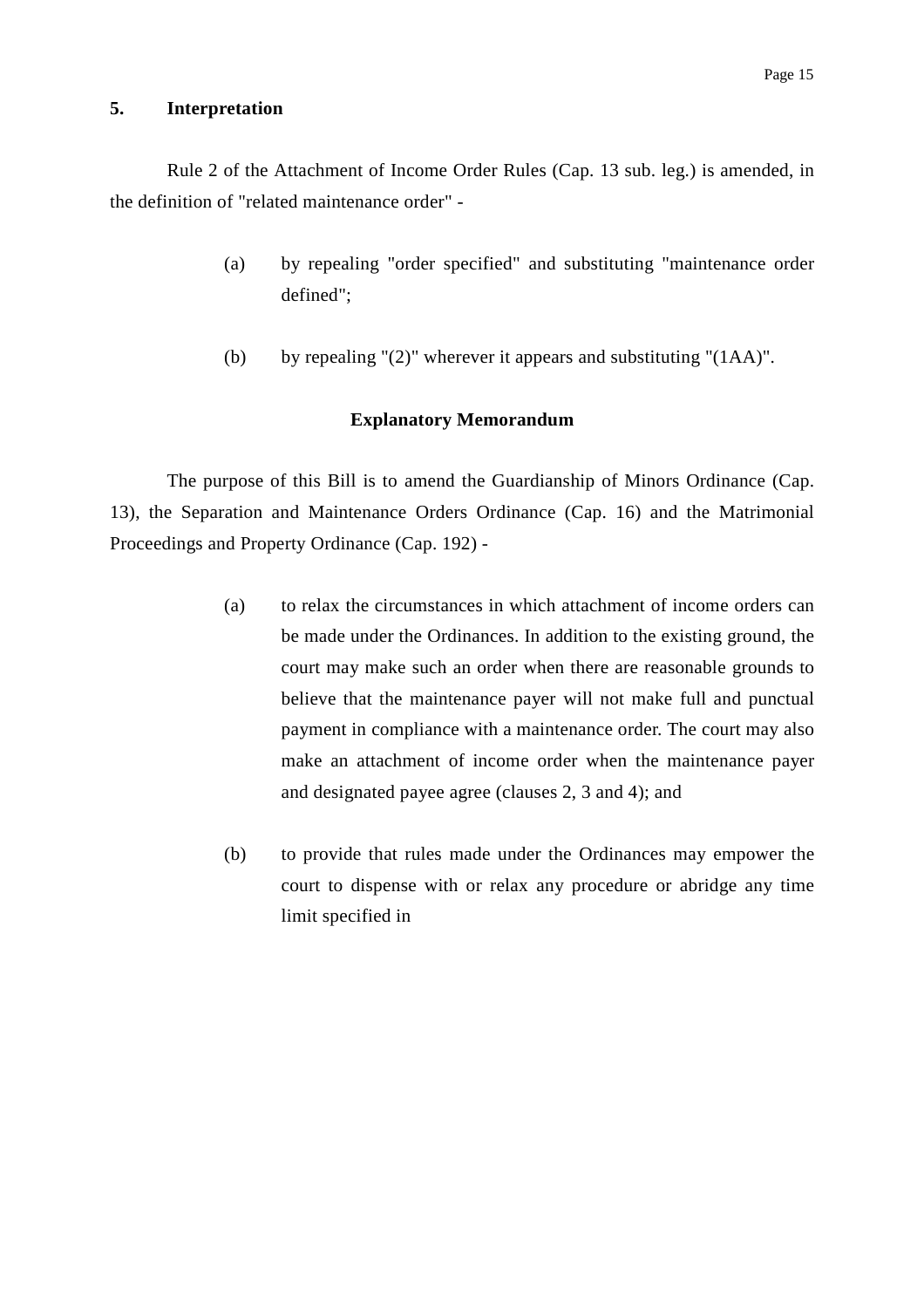the rules under certain circumstances (clauses 2, 3 and 4).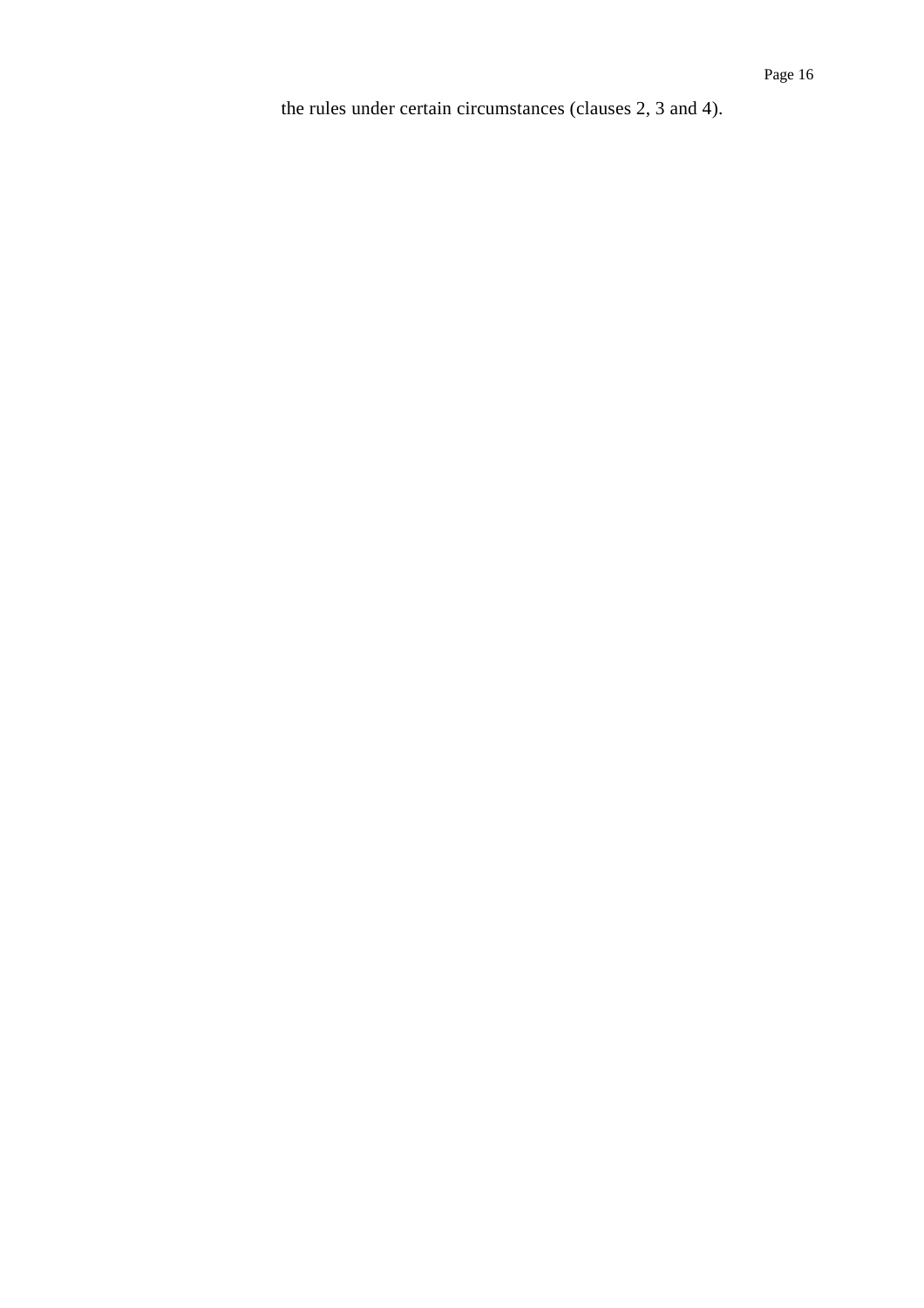To address the difficulties encountered by divorcees in collecting and enforcing maintenance, an Inter-departmental Working Group (WG) has made the following recommendations:

- (a) to relax the circumstances for the issue of Attachment of Income Orders;
- (b) to relax the requirement for judgement summonses to be served personally and to enable the court to order payment of maintenance arrears accrued up to the date of court hearing instead of up to the date of application for judgement summonses at present;
- (c) court Bailiffs to serve judgement summonses for maintenance payees who are not legally represented;
- (d) the court to order that maintenance specified in maintenance orders be paid into court in appropriate cases;
- (e) to empower the court to impose a surcharge against defaulting maintenance payers;
- (f) to inform non-governmental organizations and professional bodies that cases of maintenance payers failing to notify the maintenance payees of changes of address can be reported to the police station nearest to the maintenance payer's last known address;
- (g) to request the Law Society to inform its members that they can, with the use of a standard letter, request the Immigration Department, Transport Department, and Housing Department to search their records for addresses of maintenance payers against whom legal actions will be taken to sue for arrears in maintenance;